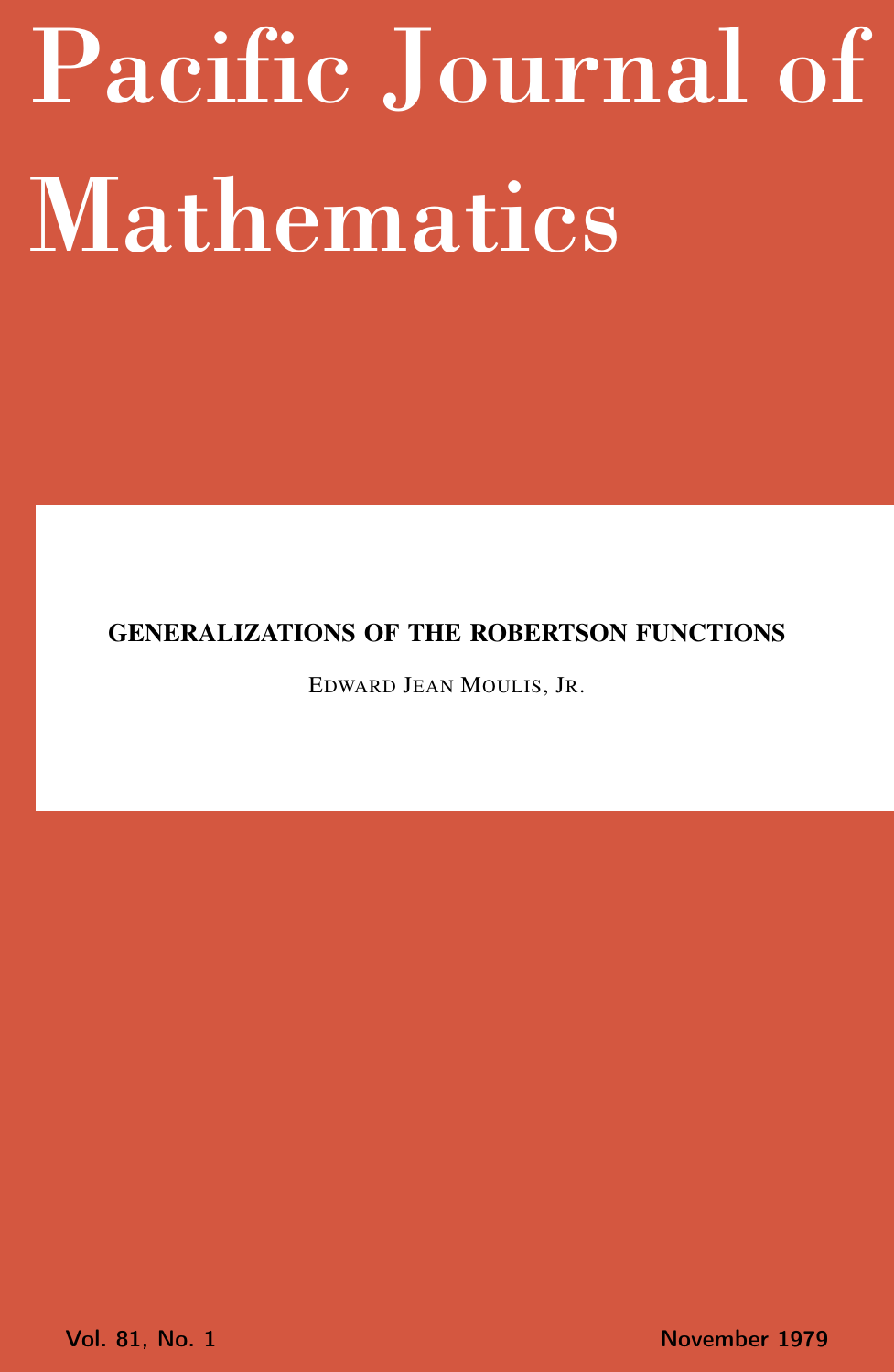## GENERALIZATIONS OF THE ROBERTSON FUNCTIONS

## EDWARD J. MOULIS, JR.

We study a class of analytic functions which unifies a number of classes previously studied, including functions with boundary rotation at most  $k\pi$ , functions convex of order  $\rho$  and the Robertson functions, i.e., functions  $f$  for which  $zf'$  is  $\alpha$ -spirallike. We obtain representation theorems for this general class, and using a simple variational formula, also obtain sharp bounds on the modulus of the second coefficient of the series expansion of these functions. Using a univalence criterion due to Ahlfors, we determine a condition on the parameters k,  $\alpha$ , and  $\rho$  which will ensure that a function in this class is univalent. This result improves previously published results for various subclasses and is sharp for the class of functions  $f$  for which  $zf'$  is  $\alpha$ -spirallike of order  $\rho$ .

1. Let  $P_{\alpha}^{k}(0)$  denote the class of regular functions  $p(z)$  in  $E=$  $|z:|z| < 1$  such that  $p(0) = 1$  and

$$
\int_0^{2\pi}\left|\frac{\mathrm{Re}\left\{e^{i\alpha}p(z)\textrm{-}\rho\cos\alpha\right\}}{1-\rho}\right|d\theta\leq k\pi\cos\alpha\;,
$$

 $k \geq 2, 0 \leq \rho < 1, \alpha$  real,  $|\alpha| < \pi/2, z = \text{re}^{i\theta}, 0 \leq r < 1.$ 

Let  $V_a^k(\rho)$  denote the class of functions regular in E with  $f(0) = f'(0) - 1 = 0$  and

$$
1+\frac{zf^{\prime\prime}(z)}{f^{\prime}(z)}\in P_{\alpha}^{\,k}(\rho)\;,
$$

 $1.1.1 - 1.1$ 

k,  $\alpha$ , and  $\rho$  as above.  $V_0^k(0)$  is the class of functions with bounded boundary rotation.  $V_a^k(0)$  is a generalization of this class which has been studied recently ([7] and [13]). Padmanabhan and Parvatham [9] have studied properties of  $V_0^k(\rho)$ . In this paper we study properties of  $V^k_\alpha(\rho)$  which unlike  $V^k_\alpha(\rho)$  contains functions whose boundary rotation is not necessarily bounded. A function  $f$ belongs to  $V^2_{\alpha}(\rho)$  if and only if

$$
\text{Re}\,\left\{e^{i\alpha}\left[\frac{1+zf^{\prime\prime}(z)}{f^\prime(z)}\right]\right\} > \rho\cos\alpha\;,
$$

 $\rho$  and  $\alpha$  as above. When  $\rho = 0$ , we obtain the class of functions  $f(z)$  for which  $zf'(z)$  is  $\alpha$ -spirallike, which has been studied by M.S. Robertson [10], Libera and Ziegler [6], Bajpai and Mehrok [2], and Kulshrestha [5]. The case when  $k = 2$  but  $\rho$  and  $\alpha$  are not zero has been studied by Chichra [4] who denoted the class  $F_c^c$ . This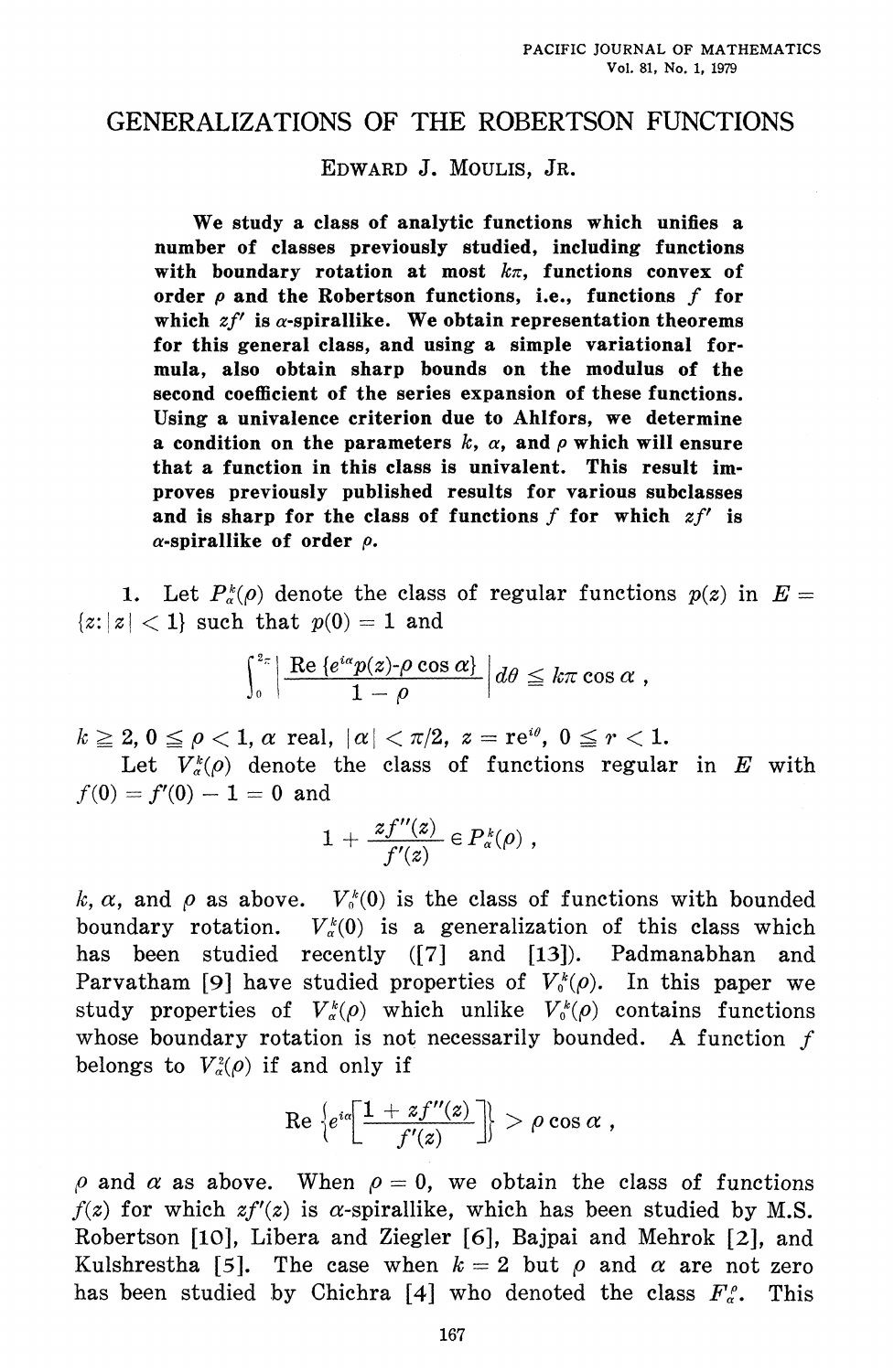class also has been studied by Sizuk [12], who has called  $zf'(z)$   $\alpha$ spiral-shaped of order  $\rho$ . The class  $V_o^2(\rho)$  is the class of functions which are convex of order  $\rho$ , introduced by M. S. Robertson in 1936.

LEMMA 1. If  $p(z) \in P_{\alpha}^{k}(0)$ , then

(1.1) 
$$
e^{i\alpha}p(z) = \frac{\cos \alpha}{2\pi} \int_0^{2\pi} \frac{1 + (1 - 2\rho)ze^{i\theta}}{2 - ze^{i\theta}} d\psi(\theta) + i \sin \alpha,
$$

where  $\psi(\theta)$  is a function with bounded variation in [0,  $2\pi$ ] satisfy $ing$ 

(1.2) 
$$
\int_0^{2\pi} d\psi(\theta) = 2\pi \text{ and } \int_0^{2\pi} |d\psi(\theta)| \leq k\pi.
$$

Proof. Let

$$
g(z) = \frac{e^{i\alpha}p(z) - \rho\cos\alpha - i\sin\alpha}{(1-\rho)\cos\alpha} \; ,
$$

and let

$$
u(z) = \text{Re}\{g(z)\} = \text{Re}\left\{\frac{e^{-\rho(z)} - \rho\cos\alpha}{(1-\rho)\cos\alpha}\right\}.
$$

Then since  $p(z) \in P_{\alpha}^{k}(0)$ ,  $\int_{0}^{2\pi} |u(re^{i\theta})| d\theta \leq k\pi$ , and according to a representation theorem due to Paatero [8],

$$
\frac{e^{i\alpha}p(z)-\rho\cos\alpha-i\sin\alpha}{(1-\rho)\cos\alpha}=\frac{1}{2\pi}\Big\{^{\scriptscriptstyle 2\pi}_{\scriptscriptstyle 0}\,\frac{1+ze^{i\theta}}{1-ze^{i\theta}}d\psi(\theta)\;,
$$

where  $\psi(\theta)$  has bounded variation and satisfies condition (1.2) above. The conclusion of the lemma follows.

Now let  $f(z) \in V^k(\rho)$ . By a theorem due to Padmanabhan and Parvatham  $[9]$ , the integral in  $(1.1)$ 

$$
\frac{1}{2\pi}\Big\}^{\imath\pi}_\mathfrak{o}\, \frac{1+(1-2\rho)z e^{\imath\theta}}{1-z e^{\imath\theta}}d\psi(\theta)=1+z f^{\prime\prime}_\mathfrak{o}(z)/f^{\prime}_\mathfrak{o}(z) \;,
$$

for some  $f_0$  in  $V_0^k(\rho)$ . So

$$
e^{i\alpha} \left[1+\frac{zf^{\prime\prime}(z)}{f^{\prime}(z)}\right]=\cos\alpha \left[1+\frac{zf^{\prime\prime}(z)}{f^{\prime}(z)}\right]+\sin\alpha\;.
$$
  

$$
\frac{f^{\prime\prime}(z)}{f^{\prime}(z)}=e^{i\alpha}\cos\alpha \left[\frac{1}{z}+\frac{f^{\prime\prime}(z)}{f^{\prime\prime}(z)}\right]+\frac{e^{-i\alpha}\sin\alpha-1}{z}\;.
$$

Integrating, we obtain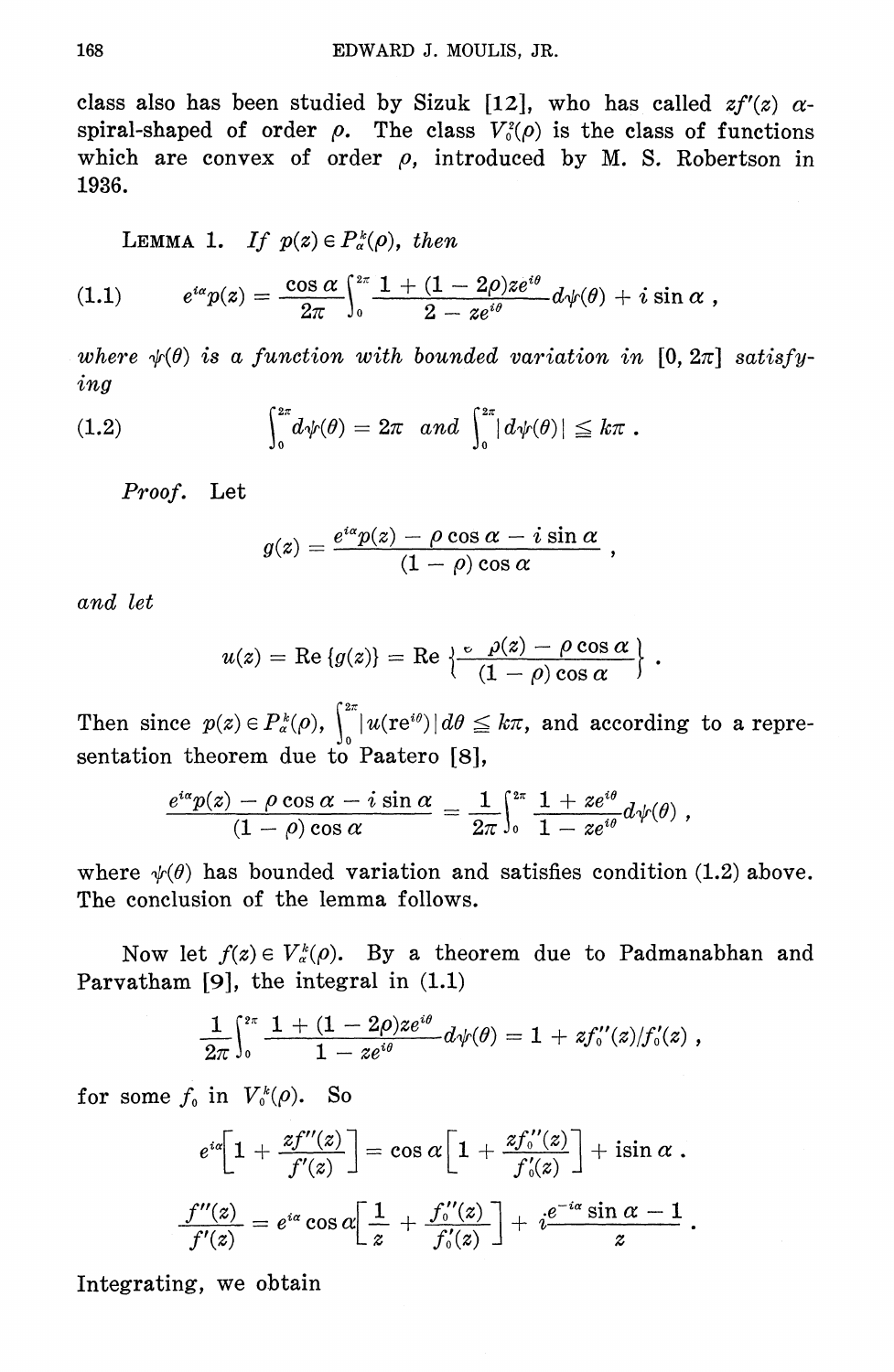**LEMMA 2.**  $f(z)$  is in  $V^k_{\alpha}(\rho)$  if and only if there is a function  $f_0(z)$  in  $V_0^k(\rho)$  such that

$$
f'(z)=[f'_{0}(z)]^{e^{-i\alpha}\cos\alpha}.
$$

The function  $f_0(z)$  in  $V_0^k(\rho)$  has associated with it a function  $g_0(z)$ *in*  $V_0^k(0)$ . ([9], *Lemma* 2.)

**LEMMA 3.**  $f(z)$  is in  $V^k_{\alpha}(\rho)$  if and only if there is a function  $g_0(z)$  in  $V_0^k(0)$  such that

$$
f'(z) = [g'_{\scriptscriptstyle 0}(z)]^{\scriptscriptstyle (1-\rho)\hskip.03cm e^{\scriptscriptstyle -\hskip.03cm i\alpha}\cos\alpha} \ .
$$

**LEMMA 4.**  $f(z)$  is in  $V^k_{\alpha}(\rho)$  if and only if there exists a function  $g(z)$  in  $V^k_\alpha(0)$  such that

$$
f'(z) = [g'(z)]^{\scriptscriptstyle (1-\rho)} \; .
$$

*Proof.* The function  $[g_0'(z)]^{e^{-i\alpha} \cos \alpha}$  determines a function  $g'_0(z)$ , where  $g_{\alpha}(z)$  is in  $V_{\alpha}^{k}(0)$  [7].

From Paatero's representation theorem for functions with bounded variation [8], we obtain the following representation.

**THEOREM 1.**  $f(z)$  is in  $V^k_{\alpha}(0)$  if and only if there exists a function  $\psi(\theta)$  with bounded variation on [0, 2 $\pi$ ] satisfying condition (1.2)  $and$ 

$$
f'(z)=\exp\left\{\frac{-(1-\rho)e^{-i\alpha}\cos\alpha}{\pi}\Big\vert_0^{2\pi}\log\left(1-ze^{i\theta}\right)\!d\psi(\theta)\!\right\}\,.
$$

**THEOREM 2.**  $f(z)$  is in  $V^k_{\alpha}(\rho)$  if and only if (A) there exist starlike functions  $S_1$ ,  $S_2$  such that

$$
f'(z)=\sqrt{\frac{\left[\frac{S_1(z)}{z}\right]^{(k+2)/4}}{\left[\frac{S_2(z)}{z}\right]^{(k-2)/4}}}
$$

(B) there exist  $\alpha$ -spiral functions  $T_1$ ,  $T_2$  such that

$$
f'(z)=\sqrt{\frac{\left[\displaystyle\frac{T_1(z)}{z}\right]^{(k+2)/4}}{\left[\displaystyle\frac{T_2(z)}{z}\right]^{(k-2)/4}}\Bigg|^{1-\rho}}\ .
$$

(C) there exist functions  $L_1$ ,  $L_2$  in  $V_0^2(0)$  such that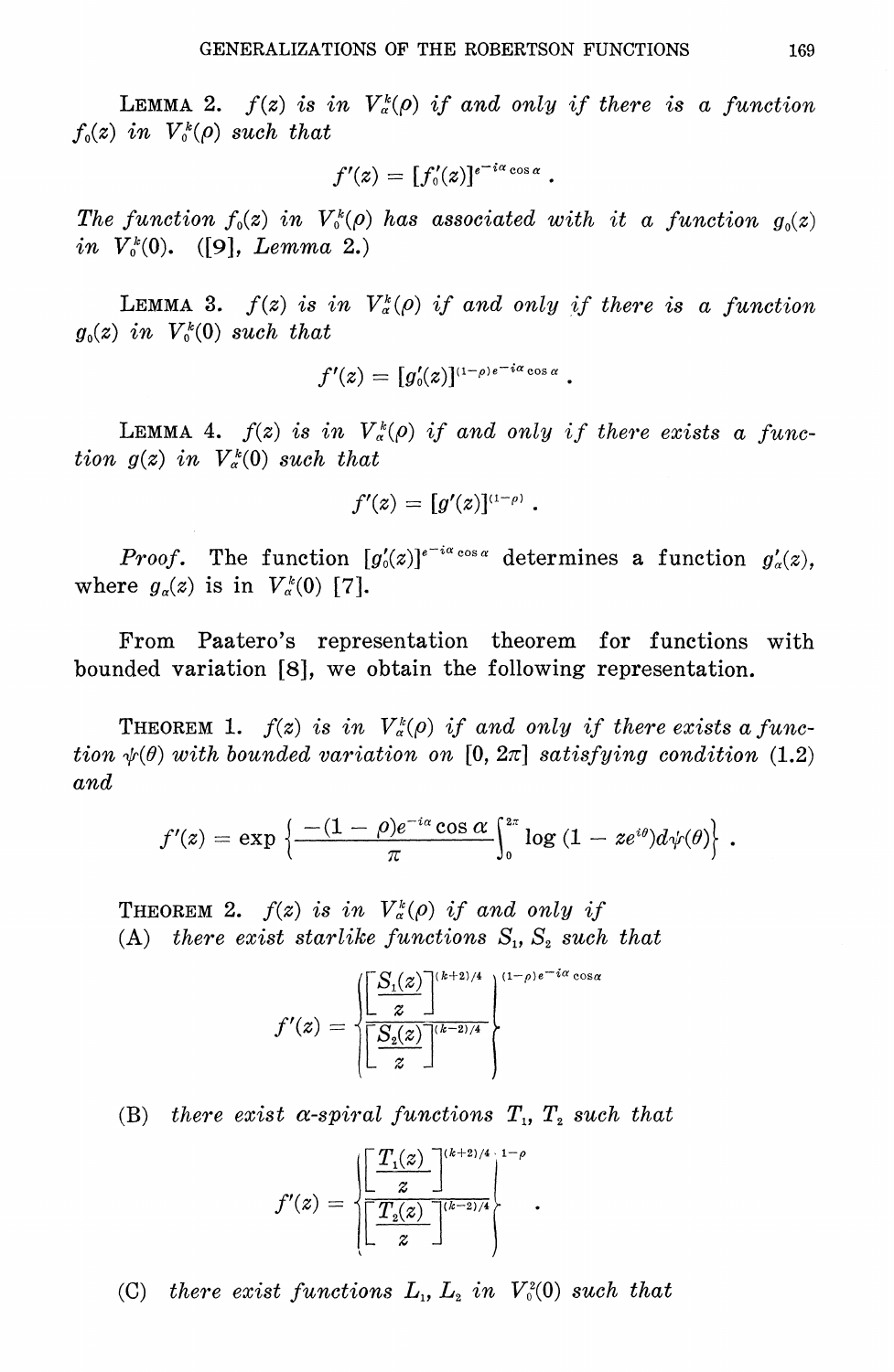$$
f'(z)=\frac{\left\{\frac{[L_1'(z)]^{(k+2)/4}}{[L_2'(z)]^{(k-2)/4}}\right\}^{(1-\rho)e^{-i\alpha}\cos\alpha}}
$$

(D) there exist functions  $H_1$ ,  $H_2$  in  $V_0^2(\rho)$  such that

$$
f'(z)=\frac{\left[\left[H_1'(z)\right]^{(k+2)/4}\right]}{\left[\left[H_2'(z)\right]^{(k-2)/4}\right\}^{e^{-i\alpha}\cos\alpha}}
$$

*Proof.* (A) follows from Lemma 3 and Brannan's representation for functions with bounded boundary rotation [3]. (B) follows from (A) since  $s(z)$  is starlike if and only if  $T(z) = z[s(z)/z]^{e^{-i\alpha}\cos\alpha}$  is  $\alpha$ spirallike. (C) follows from (A) because of the fact that  $H(z)$  is convex if and only if  $zH'(z) = S(z)$  is starlike. (D) follows trivially from  $(C)$ .

2. Properties of functions in  $V_{\alpha}^{k}(\rho)$ .

COROLLARY 1. Suppose  $f(z) = z + a_z z^2 + \cdots$  is in  $V^k_{\alpha}(\rho)$ . Then  $|a_2| \leq k(1-\rho)\cos \alpha/2$ , and this bound is sharp.

*Proof.* It is well known that if  $g_0$  is in  $V_0^k(0)$ , then  $|g_0''(0)| \le$  $k$ , so the result follows directly from Lemma 3. This bound is sharp for the function  $f(z)$  in  $V^k_{\alpha}(\rho)$  defined by

$$
f'(z)=\left\{\!\!\left[\frac{(1-z)^{(k-2)/2}}{(1+z)^{(k+2)/2}}\right]\!\!\right\}^{{\rm (1-\rho)}e^{-\,i\alpha}\cos\alpha}
$$

LEMMA 5. If  $f(z)$  is in  $V^k_\alpha(\rho)$ , then  $F(z)$  defined by

$$
F'(z)=\frac{f'\Bigl(\frac{z+a}{1+\bar a z}\Bigr)}{f'(a)(1+\bar a z)^{^{2(1-\rho)\mathfrak{e}^{-i\alpha}\cos\alpha}}}\,\,,\,\,F(0)=0,\,\,|a|<1,\,\,|z|<1\,\,,
$$

is also in  $V^k_\alpha(\rho)$ .

*Proof.* By Lemma 2, for  $f(z)$  in  $V_{\alpha}^{k}(\rho)$ , there exists  $f_{0}(z)$  in  $V_0^k(\rho)$  such that  $f'(z) = [f_0'(z)]^{e^{-i\alpha} \cos \alpha}$ . By Lemma 3 in [9],

$$
\frac{f'_0\left(\frac{z+a}{1+\bar{a}z}\right)}{f'_0(a)(1+\bar{a}z)^{2(1-\rho)}}\text{ is the derivative of }
$$

a function in  $V_0^k(\rho)$ . Hence

$$
\left[\frac{f_{\mathfrak{0}}'\Big(\frac{z+a}{1+\bar{a}z}\Big)}{f_{\mathfrak{0}}'(a)(1+\bar{a}z)^{2(1-\rho)}}\right]^{e^{-i\alpha}\cos\alpha}=\frac{f'\Big(\frac{z+a}{1+\bar{a}z}\Big)}{f'(a)(1+\bar{a}z)^{2(1-\rho)e^{-i\alpha}\cos\alpha}}.
$$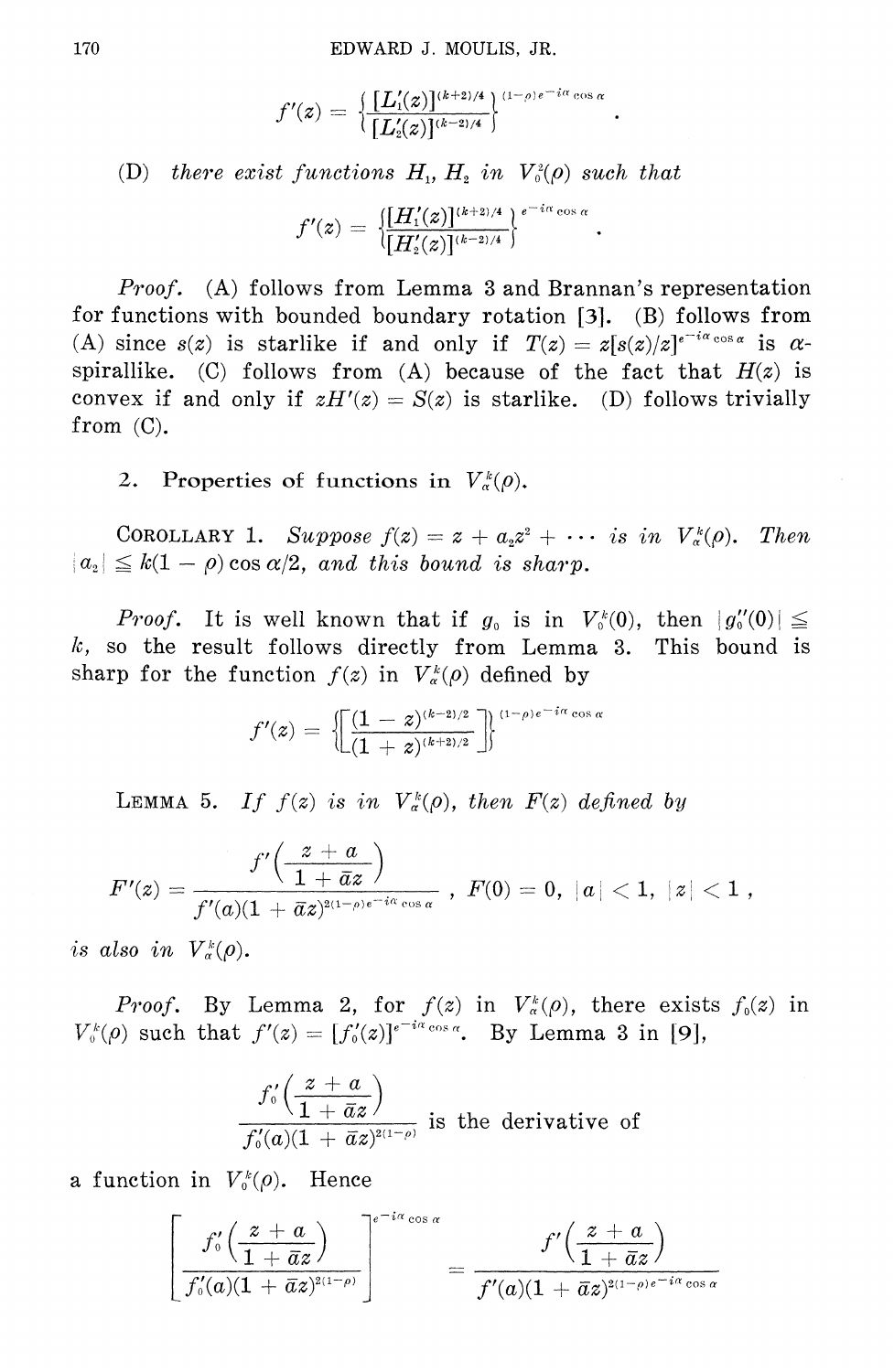is the derivative of a function in  $V_{\alpha}^{k}(\rho)$ .

**THEOREM 3.** If  $f(z)$  is in  $V^k_{\alpha}(\rho)$  and  $0 < k(1 - \rho) \cos \alpha \leq 1$ , then  $f(z)$  is univalent in  $|z| < 1$ .

Proof. By the previous lemma, if  $f(z)$  is in  $V^k_{\alpha}(\rho)$ , then  $F(z)$ defined by

$$
F'(z) = \frac{f'\Big(\frac{z+a}{1+\bar a z}\Big)}{f'(a)(1+\bar a z)^{2(1-\rho)e^{-i\alpha}\cos\alpha}} \,\, , \ \ \, F(0)=0 \,\, ,
$$

is in  $V^k_a(\rho)$  also, with  $|a| < 1$  and  $|z| < 1$ . Then

$$
F''(z)=\left[(1+\,a z)^{2(1-\rho)e^{-i\alpha}\cos\alpha}f''\left(\frac{z+a}{1+\,\bar a z}\right)\cdot\frac{1-|a|^2}{(1+\,\bar a z)^2}\right.\\\left.-\,2(1-\rho)e^{-i\alpha}\cos\alpha(1+\,\bar a z)^{2(1-\rho)e^{-i\alpha}\cos\alpha-1}\bar a f'\left(\frac{z+a}{1+\,\bar a z}\right)\right]\\ \times\left[f'(a)(1+\,\bar a z)^{4(1-\rho)e^{-i\alpha}\cos\alpha}\right]^{-1}\,,\\F''(0)=\frac{f''(a)}{f'(a)}(1-|a|^2)-2(1-\rho)e^{-i\alpha}\cos\alpha\;\;\bar a\;.
$$

Replacing  $a$  by  $z$ , using Corollary 1 of Theorem 2, and multiplying through by  $|z|$ , we have

$$
\begin{aligned} \left| \frac{zf^{\prime\prime}(z)}{f^{\prime}(z)}(1-|z|^2)-2(1-\rho)e^{-i\alpha}\cos\alpha|z|^2\right|\\ \leq k(1-\rho)\cos\alpha|z|
$$

Ahlfors' univalence criterion [1], with  $c = 2(1 - \rho)e^{-i\alpha} \cos \alpha$ , shows that f is univalent in E when  $0 < k(1 - \rho) \cos \alpha \leq 1$ .

COROLLARY 1. If  $f(z)$  is in  $V^k_\alpha(0)$ , f is univalent in E whenever

$$
(2.1) \t\t 0 < \cos \alpha \leq 1/k.
$$

**Secure** 

This simplifies and improves bounds previously published for this  $class$  [7].

COROLLARY 2. If  $f(z)$  is in  $V_0^k(\rho)$ , then f is univalent in E for

$$
(2.2) \t\t \rho \geq \frac{k-1}{k} .
$$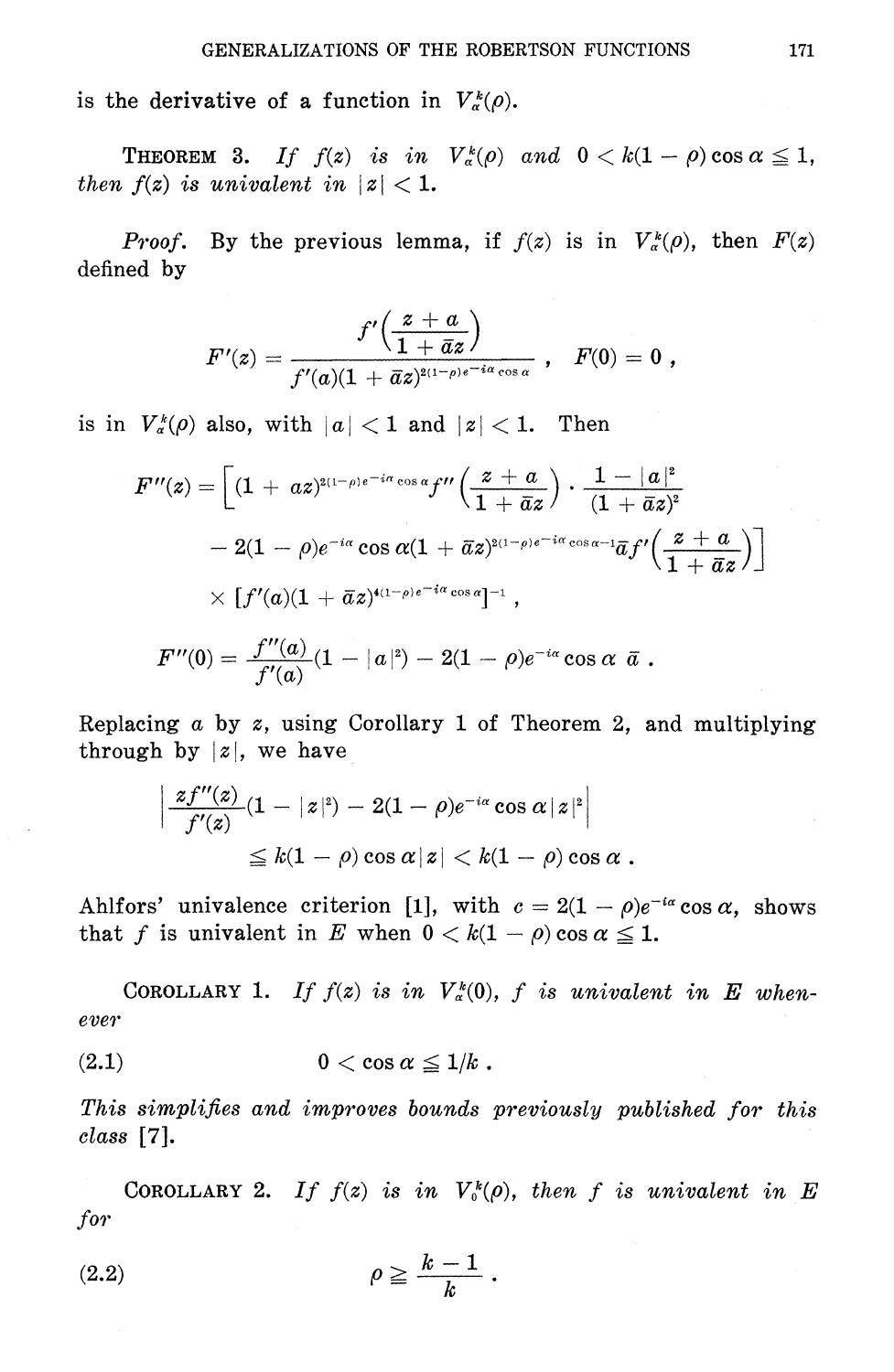Previously, it was shown in [9] that f is univalent for  $\rho \geq$  $(k + 1)/(k + 2)$ .

COROLLARY 3. If  $f(z)$  is in  $V^2_{\alpha}(\rho)$ , then  $f(z)$  is univalent in E when  $0 < \cos \alpha \leq 1/2(1 - \rho)$ , f need not be univalent if  $\cos \alpha > 1/2$  $[2(1-\rho)].$ 

Chichra [4] has shown that for each  $\alpha$ ,  $1/[2(1-\rho)] < \cos \alpha < 1$ , there exists a function  $f(z)$  in  $F_{\alpha}^{\rho} = V_{\alpha}^2(\rho)$  such that  $f(z)$  is not univalent in E. Hence the problem of univalence in  $V^2_{\alpha}(\rho)$  is solved.

3. We may use the same function  $f$  as in [4] to study conditions on k,  $\alpha$ , and  $\rho$  which will allow functions in  $V_{\alpha}^{k}(\rho)$  to be nonunivalent. Let

(3.1) 
$$
g(z) = \frac{1}{\mu} [(1-z)^{-\mu} - 1],
$$

and note

$$
g'(z) = \frac{1}{(1-z)}\mu + 1 \; .
$$

 $g'(z)$  has the form given in Theorem 2C, with  $L'_1(z) = (1-z)^{-1}$  and  $L'_2(z) = 1$  and

(3.2) 
$$
\mu + 1 = e^{-i\alpha} \cos \alpha (1 - \rho)(k + 2)/4.
$$

Hence  $g(z)$  is in  $V^k_{\alpha}(\rho)$  and, from an earlier result due to Royster [11], will not be univalent in  $|z| < 1$  when  $|\mu + 1| > 1$  and  $|\mu - 1|$  $>1$ . The first condition requires that

(3.3) 
$$
\cos \alpha (1 - \rho)(k + 2)/4 > 1,
$$

while the second condition simplifies to

$$
(3.4) \qquad \cos^2\alpha(1-\rho)(k+2)\biggl[\frac{(1-\rho)(k+2)}{16}-1\biggr]>-3\;.
$$

We may use these conditions to analyze the nonunivalence of functions in subclasses of  $V^k_\alpha(\rho)$  which have been previously studied. When  $\rho = 0$ , the conditions defined by (2.1), (3.3) and (3.4) appear in Fig. 1. All functions in  $V_{\alpha}^{k}(0)$  with k and  $\alpha$  corresponding to points in region 1 are univalent, by (2.1). In region 3,  $(k+2) \cos \alpha/$  $4 > 1$  and condition (3.4) is satisfied for all  $k > 6$  when  $0 < \cos \alpha$  $\sqrt{3/2}$ ; for  $\sqrt{3/2} \le \cos \alpha < 1$ , (3.4) is equivalent to  $k > 6 - 4[4]$  $\cos^2 \alpha - 3^{1/2} / \cos \alpha$ . When  $g(z)$  defined by (3.1) is chosen so as to correspond with points in region 3, it will not be univalent. When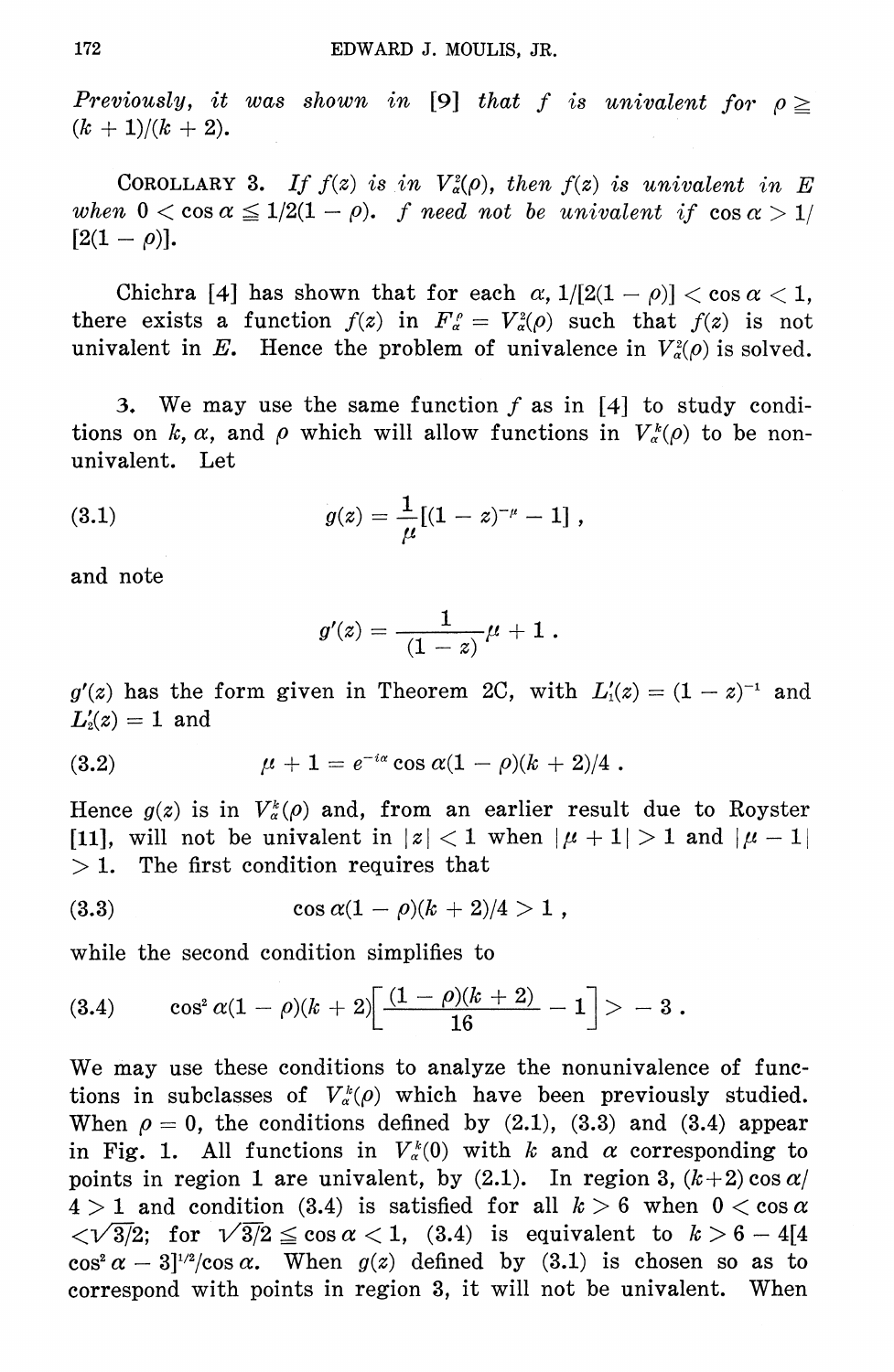

k and  $\alpha$  correspond to points in region 2, it is an open question whether such f in  $V_a^k(0)$  will be univalent.

Fig. 2 is the corresponding diagram for univalence in the class  $V_0^k(\rho)$ . Region 1 depicts inequality (2.2), and all functions g defined by (3.1) with k,  $\rho$  satisfying (3.2) for  $\alpha = 0$  are univalent in  $|z| < 1$ . Conditions (3.3) and (3.4) require that  $\rho < (k-10)/(k+2)$ , and for these values of  $\rho$  and k (in region 3),  $g(z)$  will not be univalent. Region 2 shows those values of  $k$  and  $\rho$  for which the univalency of functions in  $V_0^k(\rho)$  is an open question. We note that when  $k = 2$ , the equation (3.1) defines the function used by Chichra in showing that there exist functions f in  $F_a^{\rho} = V_a^2(\rho)$  where f is not univalent in  $|z| < 1$ , for  $1/2(1 - \rho) < \cos \alpha < 1$ .

### **REFERENCES**

1. L. V. Ahlfors, Sufficient conditions for quasi-conformal extensions, Annals of Mathematics Studies 79, Princeton, N.J., 1974.

2. S. K. Bajpai and T. J. S. Mehrok, On the coefficient structure and a growth theorem for the functions  $f(z)$  for which  $zf'(z)$  is spirallike, Publ. Inst. Math. (Beograd.) N. S., 16 (30), 1973, 5-12.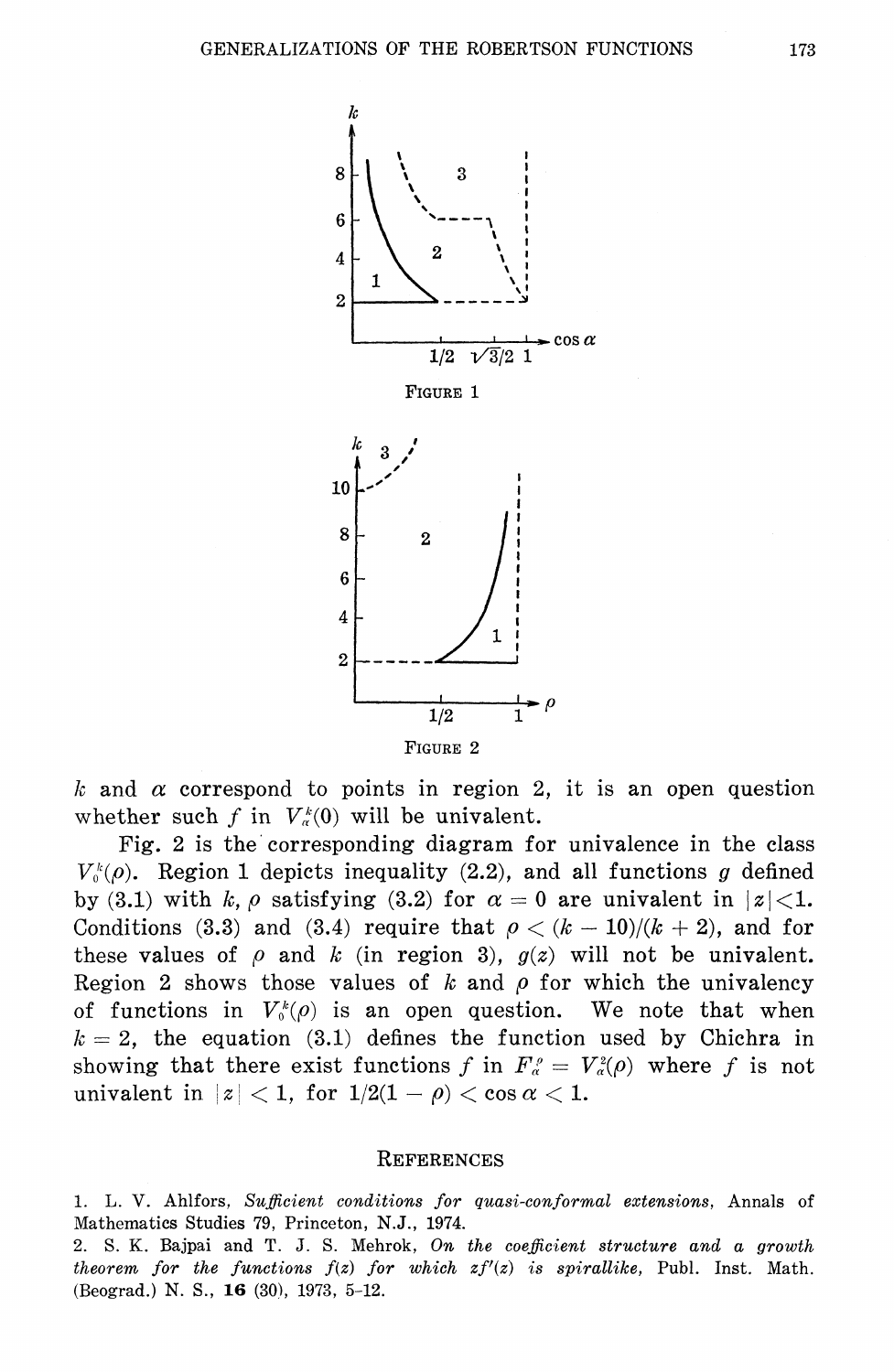3. D. A. Brannan, On functions of bounded boundary rotation I, Proc. Edinburgh Math. Soc., 16 (1968), 339-347.

4. P. N. Chichra, Regular functions  $f(z)$  for which  $zf'(z)$  is  $\alpha$ -spirallike, Proc. Am. Math. Soc., 49 #1, 1975, 151-160.

5. Prem K. Kulshrestha, Bounded Robertson functions, Rend. Mat., (6)9 (1976), no. 1, 137-150.

6. R. J. Libera and M. R. Ziegler, Regular functions  $f(z)$  for which  $zf'(z)$  is  $\alpha$ -spiral, Trans. Amer. Math. Soc., 166 (1972), 361-370.

E. J. Moulis, A generalization of univalent functions with bounded boundary 7. rotation, Trans. Am. Math. Soc., 174 (1972), 369-381.

V. Paatero, Uber die konforme Abbildung von Gebieten deren Ränder von beschränkter Drehung sind, Ann. Acad. Sci, Fenn. Ser. A (33) 9 (1931), 77

9. K. S. Padmanabhan and R. Parvatham, Properties of a class of functions with bounded boundary rotation, Ann. Polon. Math., 31, no. 3, (1975), 311-323.

10. M. S. Robertson, Univalent functions  $f(z)$  for which  $zf'(z)$  is spirallike, Michigan Math. J., 16 (1969), 97-101.

11. W. C. Royster, On the univalence of a certain integral, Michigan Math. J., 12  $(1965), 385 - 387.$ 

12. P. I. Sizuk, Regular functions  $f(z)$  for which  $zf'(z)$  is 0-spiral shaped of order  $\alpha$ , Sibirsk. Mat. Z., 16 (1975), 1286-1290, 1371.

13. E. M. Silvia, A variational method on certain classes of functions, Rev. Roumaine Math. Pures Appl., 21 (1976), no. 5, 549-557.

Received March 14, 1978.

UNITED STATES NAVAL ACADEMY ANNAPOLIS, MD 21402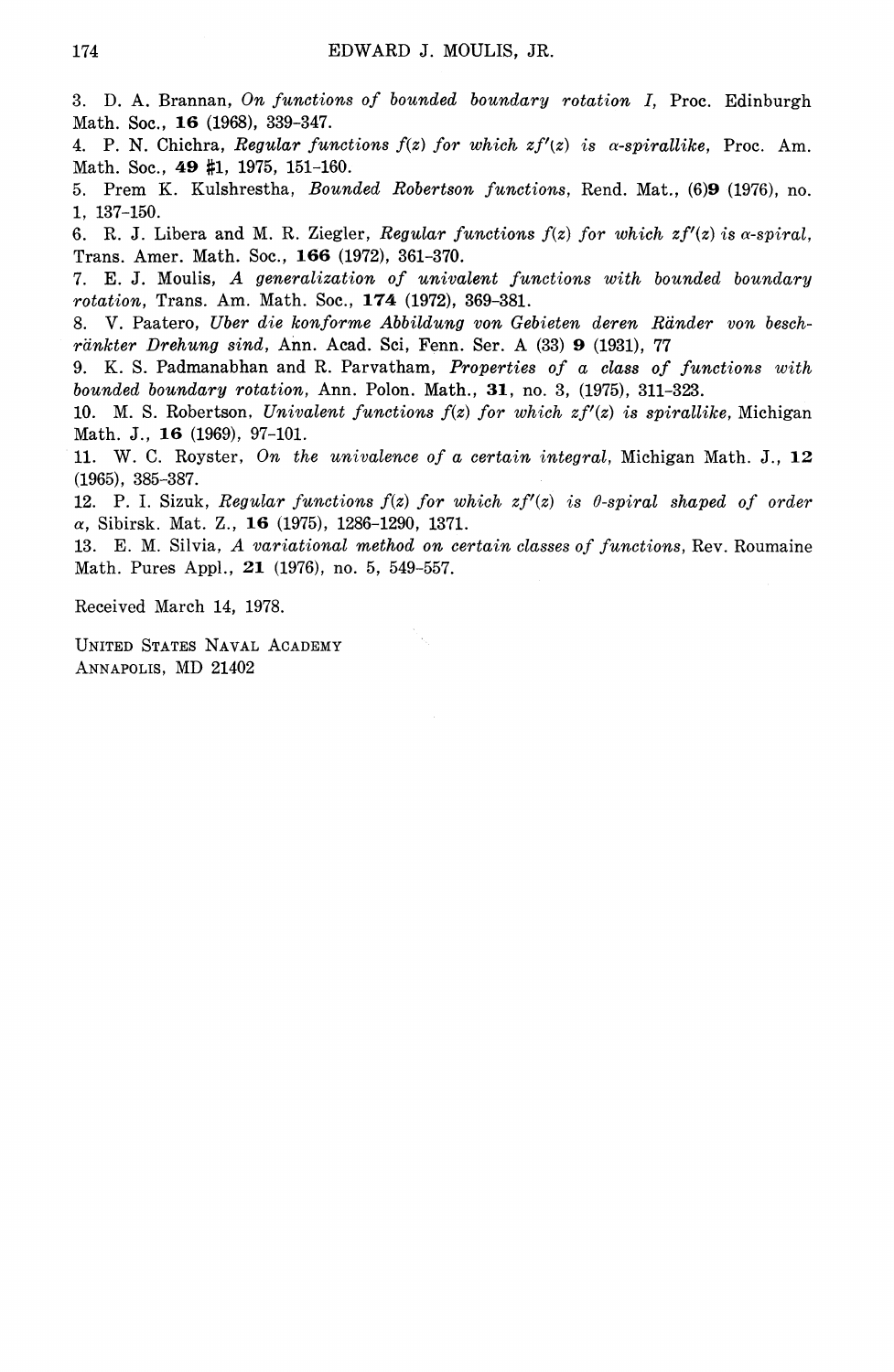## **PACIFIC JOURNAL OF MATHEMATICS**

### **EDITORS**

**DONALD BABBITT (Managing Editor) University of California Los Angeles, California 90024**

**HUGO ROSSI University of Utah Salt Lake City, UT 84112**

**C. C. MOORE University of California Berkeley, CA 94720**

**J. DUGUNDJI**

**Department of Mathematics University of Southern California Los Angeles, California 90007**

**R. FINN AND J. MILGRAM Stanford University Stanford, California 94305**

#### **ASSOCIATE EDITORS**

**£. F. BECKENBACH**

**B. H. NEUMANN F. WOLF K. YOSHIDA**

#### **SUPPORTING INSTITUTIONS**

**UNIVERSITY OF BRITISH COLUMBIA CALIFORNIA INSTITUTE OF TECHNOLOGY UNIVERSITY OF CALIFORNIA MONTANA STATE UNIVERSITY UNIVERSITY OF NEVADA, RENO NEW MEXICO STATE UNIVERSITY OREGON STATE UNIVERSITY UNIVERSITY OF OREGON**

**UNIVERSITY OF SOUTHERN CALIFORNIA STANFORD UNIVERSITY UNIVERSITY OF HAWAII UNIVERSITY OF TOKYO UNIVERSITY OF UTAH WASHINGTON STATE UNIVERSITY UNIVERSITY OF WASHINGTON**

**Printed in Japan by International Academic Printing Co., Ltd., Tokyo, Japan**